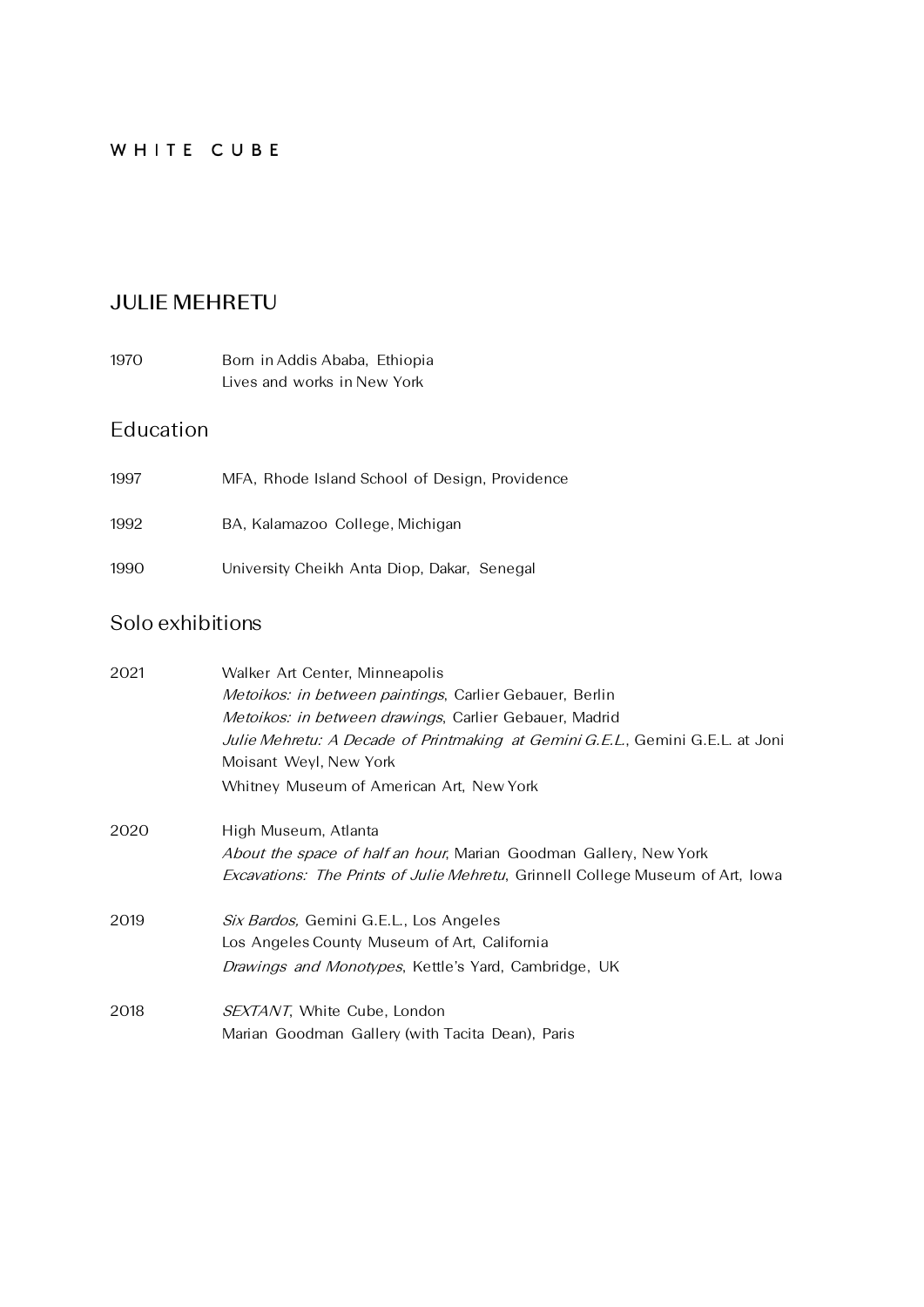| 2017 | A Universal History of Everything and Nothing, Serralves Museum, Porto, Portugal;<br>Centro Botín, Santander, Spain<br>HOWL, eon (I, II), San Francisco Museum of Modern Art commission                                                                                                                                                                            |
|------|--------------------------------------------------------------------------------------------------------------------------------------------------------------------------------------------------------------------------------------------------------------------------------------------------------------------------------------------------------------------|
| 2016 | Struggling With Words That Count (with Jessica Rankin), Carlier Gebauer, Berlin<br>Hoodnyx, Voodoo and Stelae, Marian Goodman Gallery, New York<br>The Addis Show, Gebre Kristos Desta Center, Addis Ababa<br>Earthfold (with Jessica Rankin), Museum Dhondt-Dhaenens, Deurle, Belgium<br>Epigraph, Damascus, Niels Borch Jensen Gallery and Editions, Berlin      |
| 2014 | Half a Shadow, Carlier Gebauer, Berlin<br>The Mathematics of Droves, White Cube, São Paulo<br>Myriads Only By Dark, Gemini G.E.L. at Joni Moisant Weyl, New York                                                                                                                                                                                                   |
| 2013 | Liminal Squared, White Cube, London<br>Liminal Squared, Marian Goodman Gallery, New York<br>Mind, Breath and Beat Drawings, Marian Goodman Gallery, Paris<br>Excavations: The Prints of Julie Mehretu, School of Art and Design, Ohio<br>University 2012 Excavations: The Prints of Julie Mehretu, The Frances Lehman<br>Loeb Art Center, Vassar College, New York |
| 2010 | <i>Notations After The Ring</i> , Arnold & Marie Schwartz Gallery, Metropolitan Opera<br>House, New York<br>Grey Area, Solomon R. Guggenheim Museum, New York                                                                                                                                                                                                      |
| 2009 | Excavations: The Prints of Julie Mehretu, High Point Prints, Minneapolis,<br>Minnesota<br>Grey Area, Deutsche Guggenheim, Berlin                                                                                                                                                                                                                                   |
| 2008 | Eye of the Storm, Carl Scholsberg Gallery, Montserrat College, Beverly,<br>Massachusetts<br>New Drawings, Kresge Museum of Art, East Lansing, Michigan                                                                                                                                                                                                             |
| 2007 | City Sitings, The Detroit Institute of Arts, Michigan; North Carolina Museum of Art,<br>Raleigh, 2008; Williams College Art Gallery, Williamstown, Massachusetts, 2008<br>Reflexive Drawings, Simon Fraser University Gallery, Burnaby, Canada                                                                                                                     |
| 2006 | Black City, Museo de Arte Contemporáneo de Castilla y León, Spain; Kunstverein<br>Hannover, Germany, 2007; Louisiana Museum of Modern Art, Humlebæk,<br>Denmark, 2007<br>Heavy Weather, The Print Center, Philadelphia; Crown Point Press, San Francisco                                                                                                           |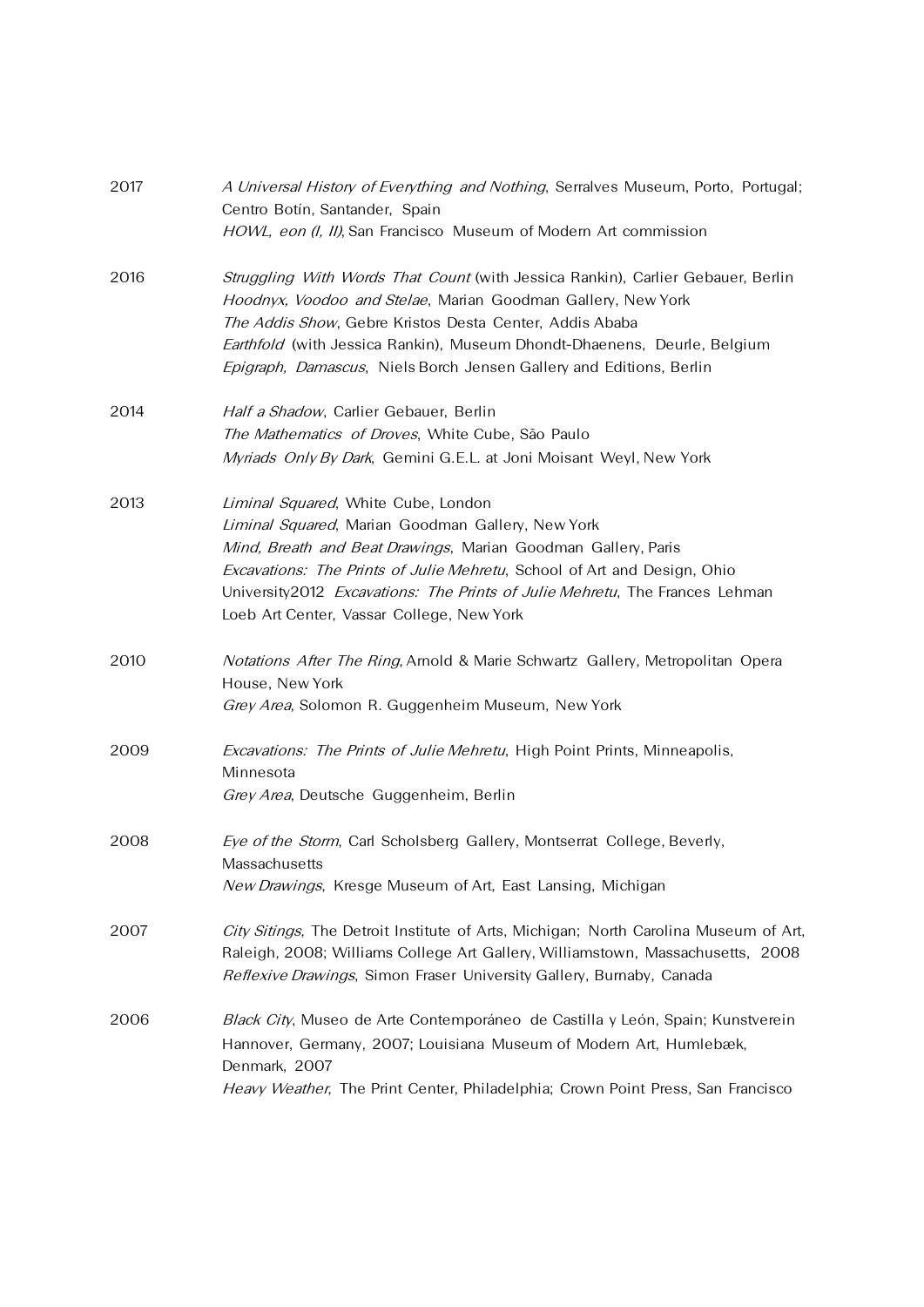| 2005 | Currents 95, St. Louis Art Museum, Missouri                                                                                                          |
|------|------------------------------------------------------------------------------------------------------------------------------------------------------|
|      | Drawings, Projectile Gallery, New York                                                                                                               |
| 2004 | MATRIX 211 Manifestation, University of California, Berkeley Art Museum and<br>Pacific Film Archive                                                  |
|      | Carlier Gebauer, Berlin                                                                                                                              |
| 2003 | <i>Drawing into Painting</i> , Walker Art Center, Minneapolis, Minnesota; REDCAT, Los<br>Angeles; Albright-Knox Art Gallery, Buffalo, New York, 2004 |
| 2002 | Renegade Delirium, White Cube, London                                                                                                                |
| 2001 | Layering Chaos, The Project, New York<br>Artpace, San Antonio, Texas                                                                                 |
| 1999 | Module, Project Row Houses, Houston, Texas                                                                                                           |
| 1998 | Barbara Davis Gallery, Houston, Texas                                                                                                                |
| 1996 | Paintings, Sol Koffler Gallery, Rhode Island School of Design, Providence                                                                            |
| 1995 | Ancestral Reflections, Archive Gallery, New York; Hampshire College Gallery,<br>Amherst, Massachusetts                                               |

# Selected group exhibitions

| 2021 | Toward Common Cause: Art, Social Change, and the MacArthur Fellows Program<br>at 40, Smart Museum of Art, The University of Chicago<br><i>Grief and Grievance: Art and Mourning in America</i> , New Museum, New York                                                                                                                                                                                                                   |
|------|-----------------------------------------------------------------------------------------------------------------------------------------------------------------------------------------------------------------------------------------------------------------------------------------------------------------------------------------------------------------------------------------------------------------------------------------|
| 2020 | <i>Relations: Diaspora and Painting</i> , Fondation Phi pour l'art contemporain, Montreal<br><i>Collective Constellation: Selections from the Eileen Harris Norton Collection</i> , Art +<br>Practice, Los Angeles                                                                                                                                                                                                                      |
| 2019 | <i>yasiin bey: Negus</i> , Brooklyn Museum, New York<br>Generations: A History of Black Abstract Art, Baltimore Museum of Art, Maryland<br><i>Get Up, Stand Up Now</i> , Somerset House, London<br>May You Live in Interesting Times, 58 <sup>th</sup> Venice Biennale<br>13 <sup>th</sup> Havana Biennial<br>The Notational Shift, Museo de Arte Contemporáneo de Castilla y León, Spain<br><i>Drawing Room Biennial 2019</i> , London |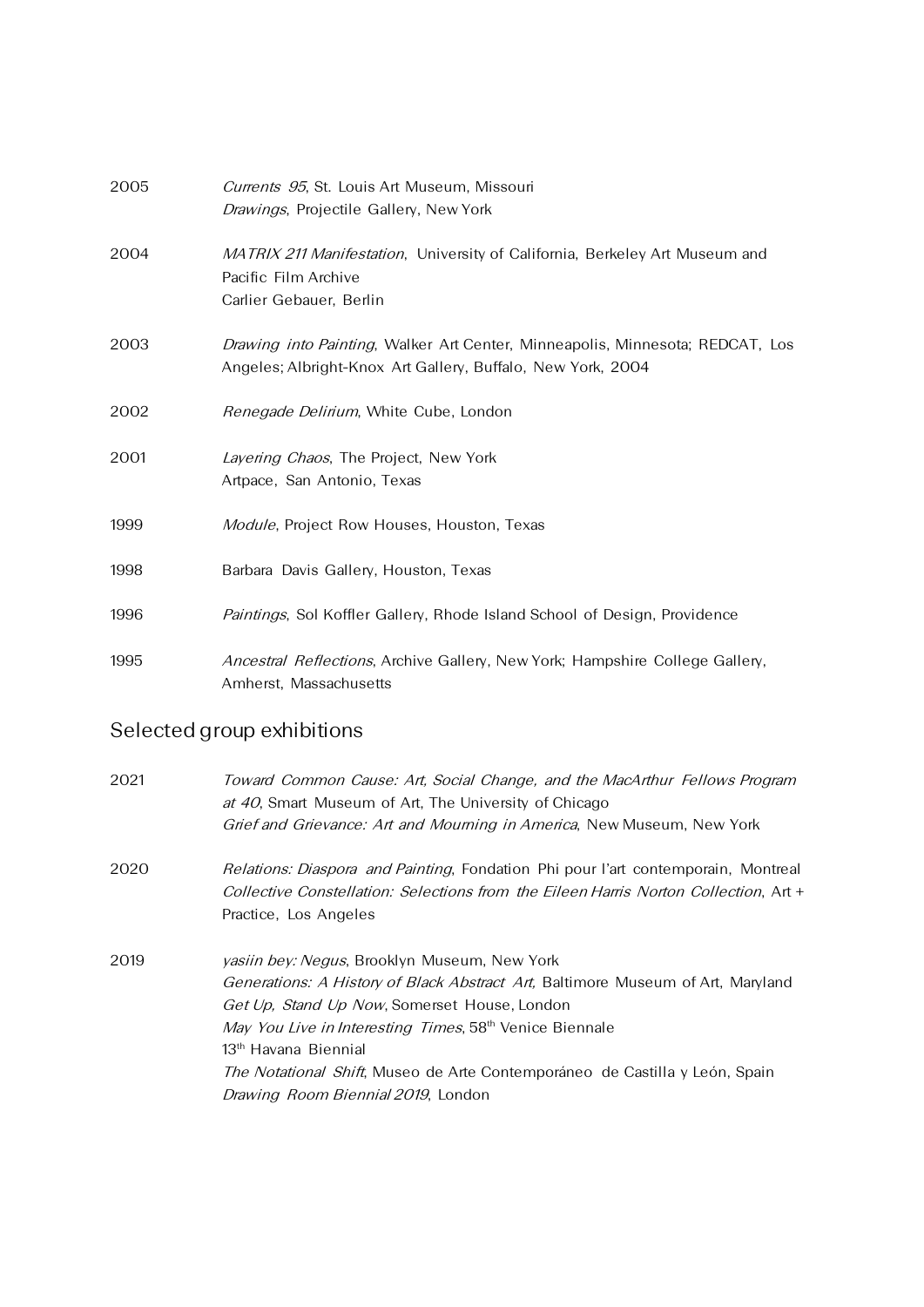| 2018 | Actions: The image of the world can be different, Kettle's Yard, Cambridge, UK<br>Memory Palace, White Cube, London                                           |
|------|---------------------------------------------------------------------------------------------------------------------------------------------------------------|
| 2017 | Performa Biennial 2017, New York                                                                                                                              |
|      | Gray Matters, Wexner Center, Columbus, Ohio                                                                                                                   |
|      | Drawing Biennial 2017, Drawing Room, London                                                                                                                   |
|      | Never free to rest, kurimanzutto, Mexico                                                                                                                      |
|      | Power, Sprüth Magers, Los Angeles                                                                                                                             |
|      | Lines of Thought: Drawing from Michelangelo to Now From the British Museum,                                                                                   |
|      | RISD Museum, Providence, Rhode Island; New Mexico Museum of Art, Sante Fe;                                                                                    |
|      | Ulster Museum, Belfast; The Brynmor Jones Library Art Gallery, University of Hull,                                                                            |
|      | Serralves Museum of Contemporary Art, Porto, Portugal                                                                                                         |
|      | Age of Terror: Art Since 9/11, Imperial War Museum, London                                                                                                    |
|      | I am you, you are too, Walker Art Center, Minneapolis, Minnesota                                                                                              |
|      | An Incomplete History of Protest, Whitney Museum of American Art, New York                                                                                    |
| 2016 | In Context: Africans in America, Goodman Gallery, Johannesburg                                                                                                |
|      | Come as you are: Art from the 1990s, Blanton Museum of Art, Austin, Texas                                                                                     |
|      | Encounters Beyond Borders: Contemporary Artists from the Horn of Africa,                                                                                      |
|      | Kennedy Museum of Art, Ohio State University, Athens, Ohio                                                                                                    |
|      | Shifting Views: People & Politics in Contemporary African Art, The Baltimore                                                                                  |
|      | Museum of Art, Maryland                                                                                                                                       |
|      | L'iris de Lucy, Musée départemental d'art contemporain de Rochechouart, France                                                                                |
| 2015 | 40th Anniversary Gala, Hirshhorn Museum and Sculpture Garden, Washington, DC                                                                                  |
|      | Come As You Are: Art of the 1990s, Montclair Art Museum, New Jersey; University                                                                               |
|      | of Michigan Museum of Art, Ann Arbor; Telfair Museum of Art, Savannah, Georgia                                                                                |
|      | Under the Clouds: From Paranoia to the Digital Sublime, Fundação Serralves,                                                                                   |
|      | Porto, Portugal                                                                                                                                               |
|      | Drawing Now, Albertina, Vienna                                                                                                                                |
|      | Drawing: The Bottom Line, Stedelijk Museum voor Actuele Kunst, Gent, Belgium<br>The Serial Impulse at Gemini G.E.L., National Gallery of Art, Washington; Los |
|      | Angeles County Museum of Art, California                                                                                                                      |
|      | From Above, Di Donna Gallery, New York                                                                                                                        |
|      | Liberated Subjects: Present Tense, Foundation de 11 Lijnen, Oudenburg, Belgium                                                                                |
|      | Divine Comedy: Heaven, Hell, Purgatory Revisited by Contemporary Artists,                                                                                     |
|      | National Museum of African Art at the Smithsonian, Washington, DC                                                                                             |
|      | The Past, The Present, The Possible, 12th Sharjah Biennial, United Arab Emirates                                                                              |
| 2014 | The Forever Now: Contemporary Painting in an Atemporal World, Museum of                                                                                       |
|      | Modern Art, New York                                                                                                                                          |
|      | Variations: Conversations in and Around Abstract Painting, Los Angeles Museum                                                                                 |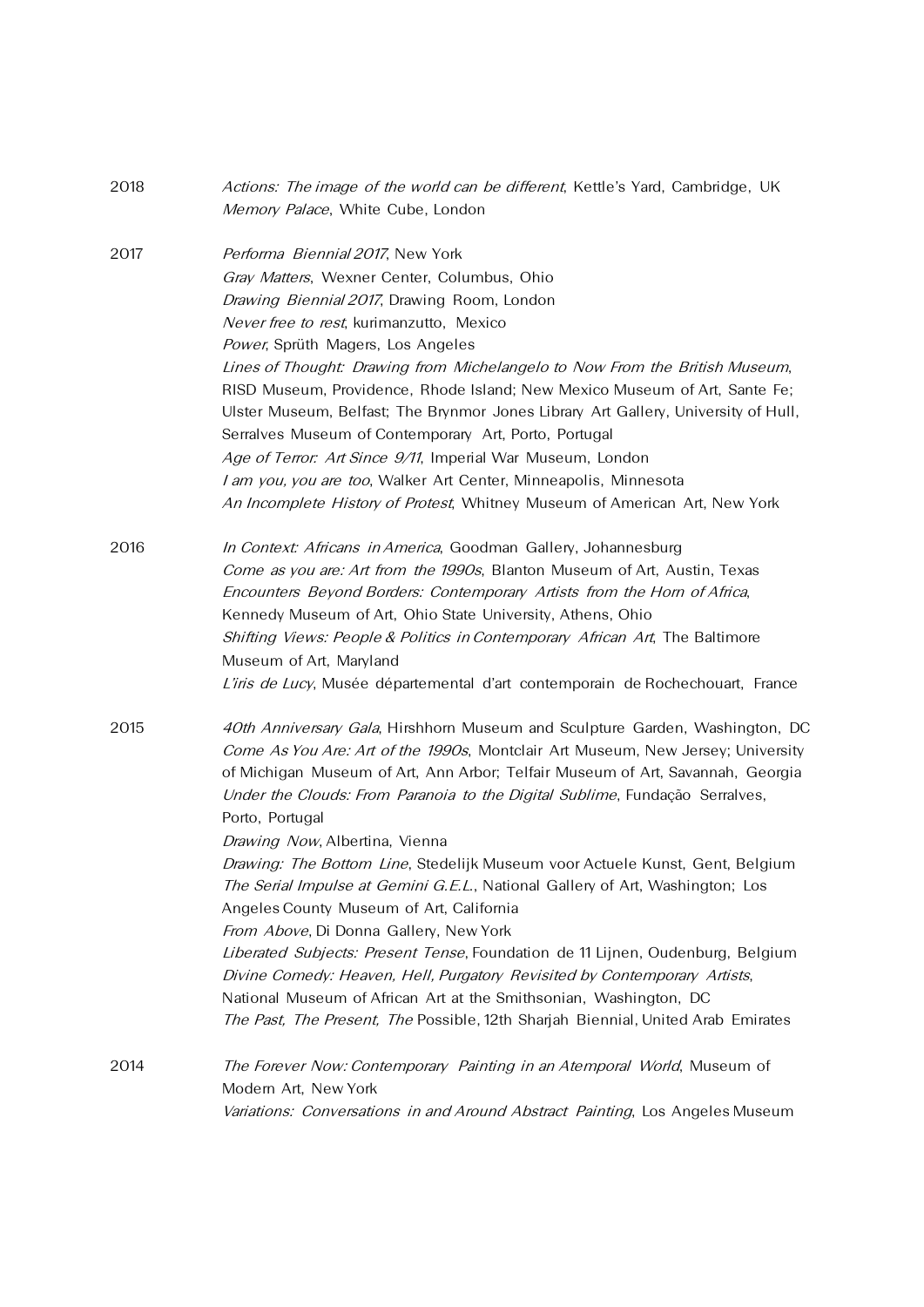|      | of Contemporary Art                                                                                                                                                    |
|------|------------------------------------------------------------------------------------------------------------------------------------------------------------------------|
|      | Special Project for the 20th Anniversary of Gwangju Biennale: Sweet Dew - Art                                                                                          |
|      | Since 1980, Gwangju Museum of Art                                                                                                                                      |
|      | Seeking New Geneology - Art, Body, Performance, Museum of Contemporary Art,                                                                                            |
|      | Tokyo                                                                                                                                                                  |
|      | Summer Highlights, John Berggruen Gallery, San Francisco                                                                                                               |
|      | Love Story, Anne & Wolfgang Titze Collection, Belvedere, Vienna                                                                                                        |
|      | Dak'art, Biennal of Contemporary Art, Dakar, Senegal                                                                                                                   |
|      | Interact, East Wing Collection, Courtauld Institute, London                                                                                                            |
|      | Landscape, Museum of Modern and Contemporary Art of Trento and Rovereto,<br>Italy                                                                                      |
|      | #1, 1st International Biennale of Contemporary Art of Cartagena de Indias,<br>Colombia                                                                                 |
|      | <i>Fusion: Arts of the 21st Century</i> , Virginia Museum of Fine Arts, Richmond, Virginia                                                                             |
|      | Die Göttliche Komödie, Museum für Moderne Kunst, Frankfurt, Germany                                                                                                    |
|      | Mind the Map, Punkt Ø, Oslo                                                                                                                                            |
| 2013 | The Gesture and the Sign, White Cube, São Paulo                                                                                                                        |
|      | Du Bois in Our Time, Amherst's University Museum of Contemporary Art,<br>Massachusetts                                                                                 |
|      | The Temptation of the Diagram, Andrea Rosen Gallery, New York                                                                                                          |
|      | Turbulences II, Villa Empain, Fondation Boghossian, Brussels                                                                                                           |
|      | A Triple Tour, Conciergerie Paris                                                                                                                                      |
|      | More Light, 5th Moscow Biennale of Contemporary Art                                                                                                                    |
|      | Yes, No, Maybe, National Gallery of Art, Washington, DC                                                                                                                |
|      | Collection Platform 4: Emotion and Technology, PinchukArtCentre, Kiev, Ukraine<br>Highpoint editions: Decade One, Sherman Gallery, Boston University,<br>Massachusetts |
|      | Una Posibilidad de Escape Para Asaltar El Estudio De La Realidad Y Volver A                                                                                            |
|      | Grabar El Universo, Espai d'Art Contemporani de Castelló, Spain                                                                                                        |
|      |                                                                                                                                                                        |
| 2012 | Highlights 2012, John Berggruen Gallery, San Francisco                                                                                                                 |
|      | Documenta 13, Kassel, Germany                                                                                                                                          |
|      | The Painting Factory, Museum of Contemporary Art, Los Angeles                                                                                                          |
|      | Tracing the Century: Drawing as a Catalyst for Change, Tate Liverpool, UK                                                                                              |
| 2011 | New Order, White Cube, London                                                                                                                                          |
|      | Multiplicity, Smithsonian, Washington, DC                                                                                                                              |
|      | The Bearden Project, Studio Museum in Harlem, New York                                                                                                                 |
|      | Seeing/Knowing, Graham Gund Gallery, Kenyon College, Gamier, Ohio                                                                                                      |
|      | In Praise of Doubt, Punta della Dogana, Venice, Italy                                                                                                                  |
|      | Three Artists: Julie Mehretu, Julian Lethbridge, Wayne Gonzales, John Berggruen                                                                                        |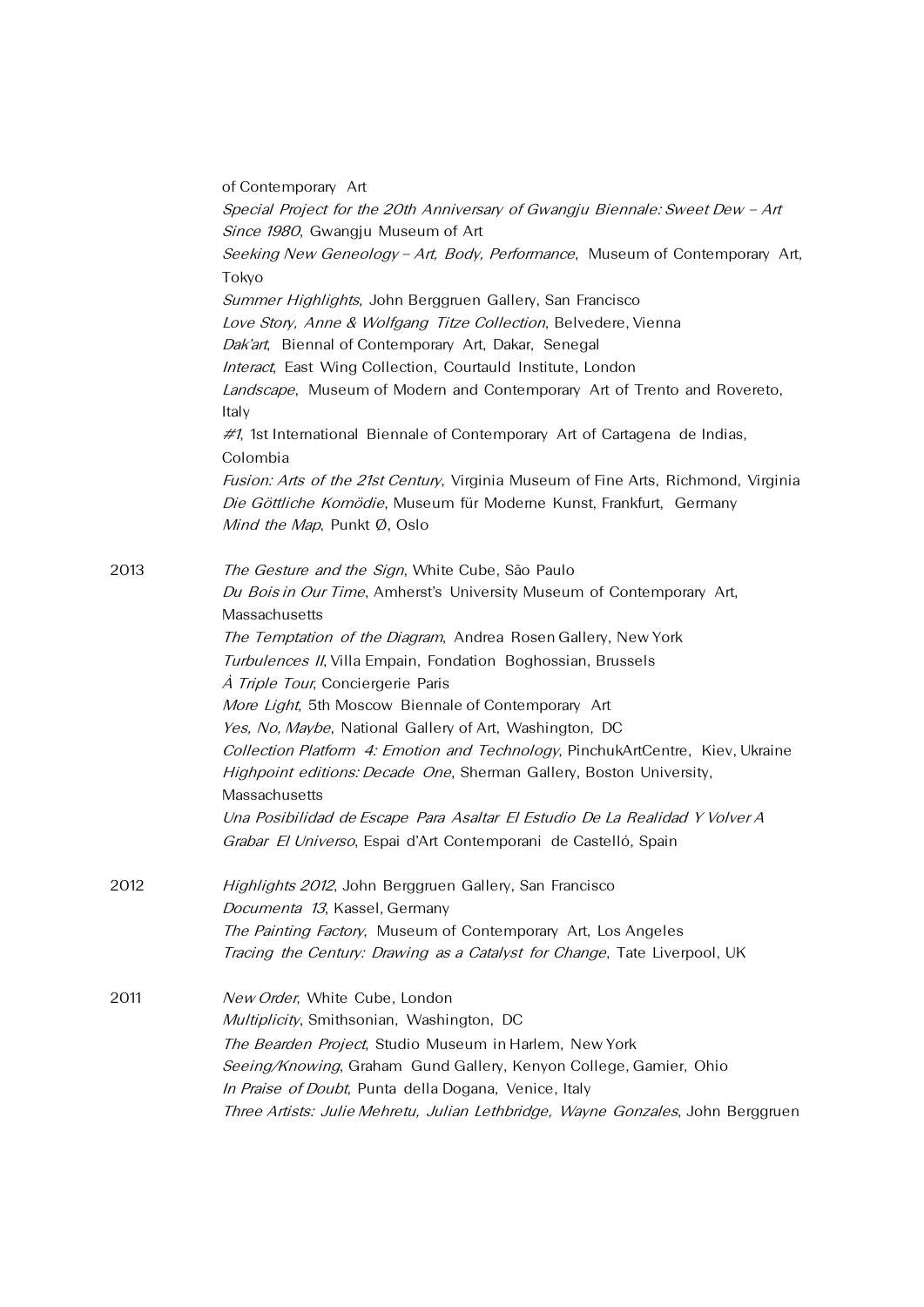|      | Gallery, San Francisco                                                                                                                                                                                                                           |
|------|--------------------------------------------------------------------------------------------------------------------------------------------------------------------------------------------------------------------------------------------------|
|      | Shift and Flow, Dorsky Gallery, Long Island City, New York                                                                                                                                                                                       |
|      | Inside the Painter's Studio, Bakalar & Paine Gallery, Boston, Massachusetts                                                                                                                                                                      |
| 2010 | Kupferstichkabinett: Between Thought and Action, White Cube, London<br>From Picasso to Julie Mehretu: Modern Drawing in the Collection of the British<br>Museum, London                                                                          |
|      | Subversive Abstraction, Whitechapel Gallery, London                                                                                                                                                                                              |
|      | Embodied: Black Identities in American Art from the Yale University Art Gallery,<br>New Haven, Connecticut; David C. Driskell Center at the University of Maryland,<br>College Park                                                              |
|      | Immaterial, Ballroom Marfa, Texas                                                                                                                                                                                                                |
|      | Keeping it Real, Act 2: Subversive Abstraction, Whitechapel Gallery, London<br>On Line: Drawing Through the 20 <sup>th</sup> Century, Museum of Modern Art, New York;<br>Stedelijk Museum Amsterdam, Netherlands                                 |
| 2009 | Automatic Cities, Museum of Contemporary Art, San Diego                                                                                                                                                                                          |
|      | Who's Afraid of the Artists?, Palais des Arts du Dinard, France                                                                                                                                                                                  |
|      | Extreme Frontiers, Urban Frontiers, Institute of Contemporary Art, Valencia, Spain<br>Signs of the Apocalypse/Rapture, Hyde Park Art Center, Chicago, Illinois<br>Untitled (History Painting): Painting and Public Life in the 21st Century, The |
|      | University of Michigan Museum of Art, Ann Arbor                                                                                                                                                                                                  |
|      | Der Schmerz sitzt tief, Stiftung Opelvillen Rüsselsheim, Germany                                                                                                                                                                                 |
| 2008 | Prospect 1, New Orleans Biennale                                                                                                                                                                                                                 |
|      | Vou-te contra uma história: Let me tell you a story, Porta 33, Madeira, Portugal<br>Collection of Greenberg-Rohatyn, The Frances Lehman Loeb Art Center, Vassar<br>College, Poughkeepsie, New York                                               |
|      | The Cosmos: A Group Exhibition, Crown Point Press Gallery, San Francisco                                                                                                                                                                         |
|      | Drawn to Detail, Decordova Museum and Sculpture Park, Lincoln, Massachusetts                                                                                                                                                                     |
|      | Disguise: The Art of Attracting and Deflecting Attention, Michael Stevenson                                                                                                                                                                      |
|      | Gallery, Cape Town                                                                                                                                                                                                                               |
|      | I Bought the Brooklyn Bridge, Kupferstichkabinett, Berlin                                                                                                                                                                                        |
| 2007 | Multiplex: Directions in New Art 1970 to Now, Museum of Modern Art, New York                                                                                                                                                                     |
|      | African Art Today: An Unbounded Vista, Nelson Atkins Museum, Kansas City,<br>Missouri                                                                                                                                                            |
|      | New Directions in American Drawing, Columbus Art Museum, Ohio; Telfair                                                                                                                                                                           |
|      | Museum of Art, Savannah, Georgia                                                                                                                                                                                                                 |
|      | Cosmic Abstraction, Museum of Modern Art, New York                                                                                                                                                                                               |
|      | Collector's Choice III, Orlando Museum of Art, Florida                                                                                                                                                                                           |
|      | Tapping Currents: Contemporary African Art and the Diaspora, Nelson Atkins                                                                                                                                                                       |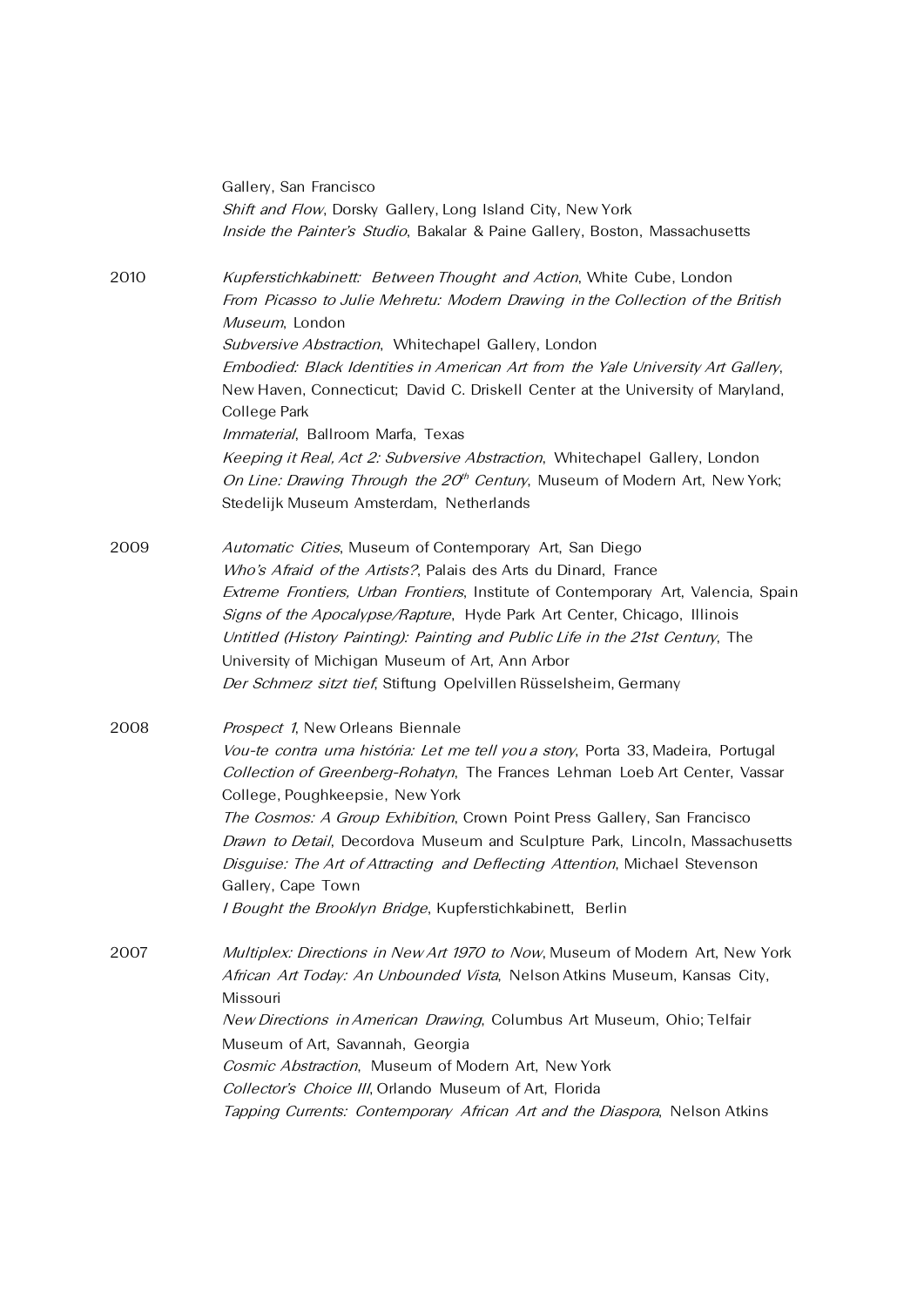|      | Museum, Kansas City, Missouri                                                                                                        |
|------|--------------------------------------------------------------------------------------------------------------------------------------|
|      | Paper Trail: A Decade of Acquisitions, The Walker Art Center, Minneapolis,                                                           |
|      | Minnesota; Figge Art Museum, Davenport, Iowa                                                                                         |
| 2006 | Super Vision, The Institute of Contemporary Art, Boston, Massachusetts                                                               |
|      | Green Flame, New Crowned Hope Festival, Vienna                                                                                       |
|      |                                                                                                                                      |
|      | Mapping Space: Selections from the Collection, Miami Art Museum                                                                      |
|      | The Unhomely: Phantom Scenes in Global Society, 2nd International Biennial of                                                        |
|      | Contemporary Art, Seville, Spain                                                                                                     |
|      | Belief & Doubt, Aspen Art Center, Colorado                                                                                           |
|      | Archpeinture, Painters Build Architecture, Camden Arts Centre, London                                                                |
|      | Remote Viewing: Invented Worlds in Recent Painting and Drawing, St. Louis Art<br>Museum, Missouri                                    |
|      | Zones of Contact, 15th Biennale of Sydney                                                                                            |
|      | Distant Relatives/Relative Distance, Michael Stevenson Contemporary, Cape Town<br>Freeing the Line, Marian Goodman Gallery, New York |
|      | When Artist's Say We, Artists Space, New York                                                                                        |
|      | ARCO'06, Madrid                                                                                                                      |
|      | The Compulsive Line: Etching 1900 to Now, Museum of Modern Art, New York                                                             |
|      | Visual Arts Jury Show, Fine Arts Work Center, Provincetown, Massachusetts                                                            |
|      | The Art of Etching at Crown Point Press, Bobbie Greenfield Gallery, Santa Monica,                                                    |
|      | California                                                                                                                           |
|      | Collection in Context: Selections from the Permanent Collection, Studio Museum,                                                      |
|      | Harlem, New York                                                                                                                     |
|      |                                                                                                                                      |
| 2005 | Swarm, The Fabric Workshop and Museum, Philadelphia, Pennsylvania                                                                    |
|      | Baroque and neobaroque, DA2 Domus Artium, Salamanca, Spain                                                                           |
|      | This Storm that We Call Progress, Arnolfini, Bristol, UK                                                                             |
|      | Remote Viewing: Invented Worlds in Recent Painting and Drawing, Whitney                                                              |
|      | Museum of American Art, New York                                                                                                     |
|      | 25: Twenty-five Years of the Deutsche Bank Collection, Deutsche Guggenheim,                                                          |
|      | Berlin                                                                                                                               |
|      | Mythologies, Walker Art Center, Minneapolis, Minnesota                                                                               |
|      | Logical Conclusions: 40 Years of Rule-Based Art, PaceWildenstein, New York                                                           |
|      | Landings, Susan Inglett Gallery, New York                                                                                            |
|      | Prints into Drawings, Whitney Museum of American Art, New York                                                                       |
|      | On Line, Louisiana Museum of Modern Art, Humlebæk, Denmark                                                                           |
|      | Insight, San Diego Museum of Art                                                                                                     |
|      | Mapping Space: Selections from the Collection, Miami Art Museum, Florida                                                             |
| 2004 | Carnegie International, Carnegie Museum of Art, Pittsburgh, Pennsylvania                                                             |
|      | 26 <sup>th</sup> Bienal de São Paulo                                                                                                 |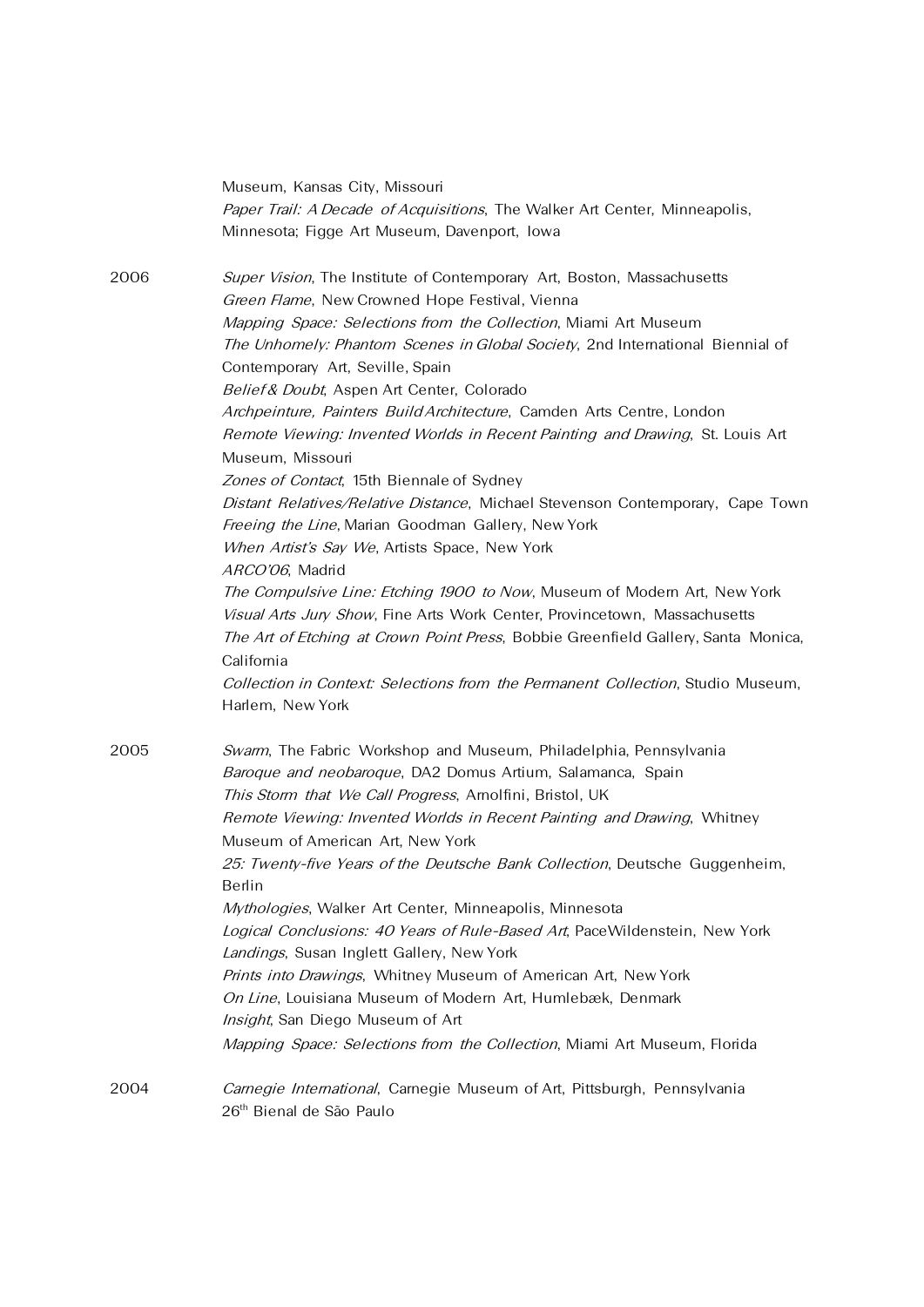|      | Africa Remix, Museum Kunst Palast, Dusseldorf, Gremany; Hayward Gallery,                                                   |
|------|----------------------------------------------------------------------------------------------------------------------------|
|      | London; Centre Pompidou, Paris; Mori Art Museum, Tokyo                                                                     |
|      | Back to Paint, L&M Arts, New York                                                                                          |
|      | Firewall, Ausstellungshalle Zeitgenössische Kunst, Münster, Germany                                                        |
|      | Whitney Biennial, Whitney Museum of American Art, New York                                                                 |
| 2003 | Outlook, International Art Exhibition, Athens                                                                              |
|      | Poetic Justice, 8th International Istanbul Biennial                                                                        |
|      | Lazarus Effect, Prague Biennale                                                                                            |
|      | GNS, Palais de Tokyo, Paris                                                                                                |
|      | Splat Boom Pow! The Influence of Comics in Contemporary Art, 1970-2000,                                                    |
|      | Contemporary Arts Museum, Houston, Texas; Institute of Contemporary Art,                                                   |
|      | Boston, Massachusetts; Wexner Center for the Arts, Columbus, Ohio                                                          |
|      | Ethiopian Passages: Dialogues in the Diaspora, National Museum for African Art,<br>Smithsonian Institution, Washington, DC |
|      | Metascape, Museum of Contemporary Art, Cleveland, Ohio                                                                     |
|      | Social Strategies: Redefining Social Realism, University Art Museum, University of                                         |
|      | California, Santa Barbara                                                                                                  |
|      | The Moderns, Castello di Rivoli, Turin, Italy                                                                              |
| 2002 | Stalder-Mehretu-Solakov, Kunstmuseum Thun, Switzerland                                                                     |
|      | Drawing Now: Eight Propositions, The Museum of Modern Art, New York                                                        |
|      | Busan Biennale, Busan Metropolitan Museum, Korea                                                                           |
|      | Centre of Attraction, 8th Baltic Triennale of International Art, Vilnius, Lithuania                                        |
|      | Wallow, The Project, New York                                                                                              |
|      | Out of Site, New Museum of Contemporary Art, New York                                                                      |
|      | Terra Incognita: Contemporary Artists' Map and Other Visual Organizing Systems,                                            |
|      | Contemporary Art Museum, St. Louis, Missouri                                                                               |
|      | Urgent Painting, Musée d'Art Moderne de la Ville de Paris                                                                  |
| 2001 | Casino 2001, Stedelijk Museum voor Actuele Kunst, Ghent, Belgium                                                           |
|      | The Americans, Barbican Art Gallery, London                                                                                |
|      | Painting at the Edge of the World, Walker Art Center, Minneapolis, Minnesota                                               |
|      | Freestyle, Studio Museum in Harlem, New York                                                                               |
| 2000 | Selections Fall 2000, The Drawing Center, New York                                                                         |
|      | Five Continents and One City, Museo de la Ciudad de Mexico, Mexico City                                                    |
|      | Greater New York, PS1 Contemporary Art Center, Long Island City, New York                                                  |
|      | Translations, The Center for Curatorial Studies, Bard College, Annandale-on-<br>Hudson, New York                           |
|      | Glenn Brown, Julie Mehretu, Peter Rostovsky, The Project, New York                                                         |
|      | Artistic Centers in Texas, Houston-Galveston, University of North Texas Art Gallery,                                       |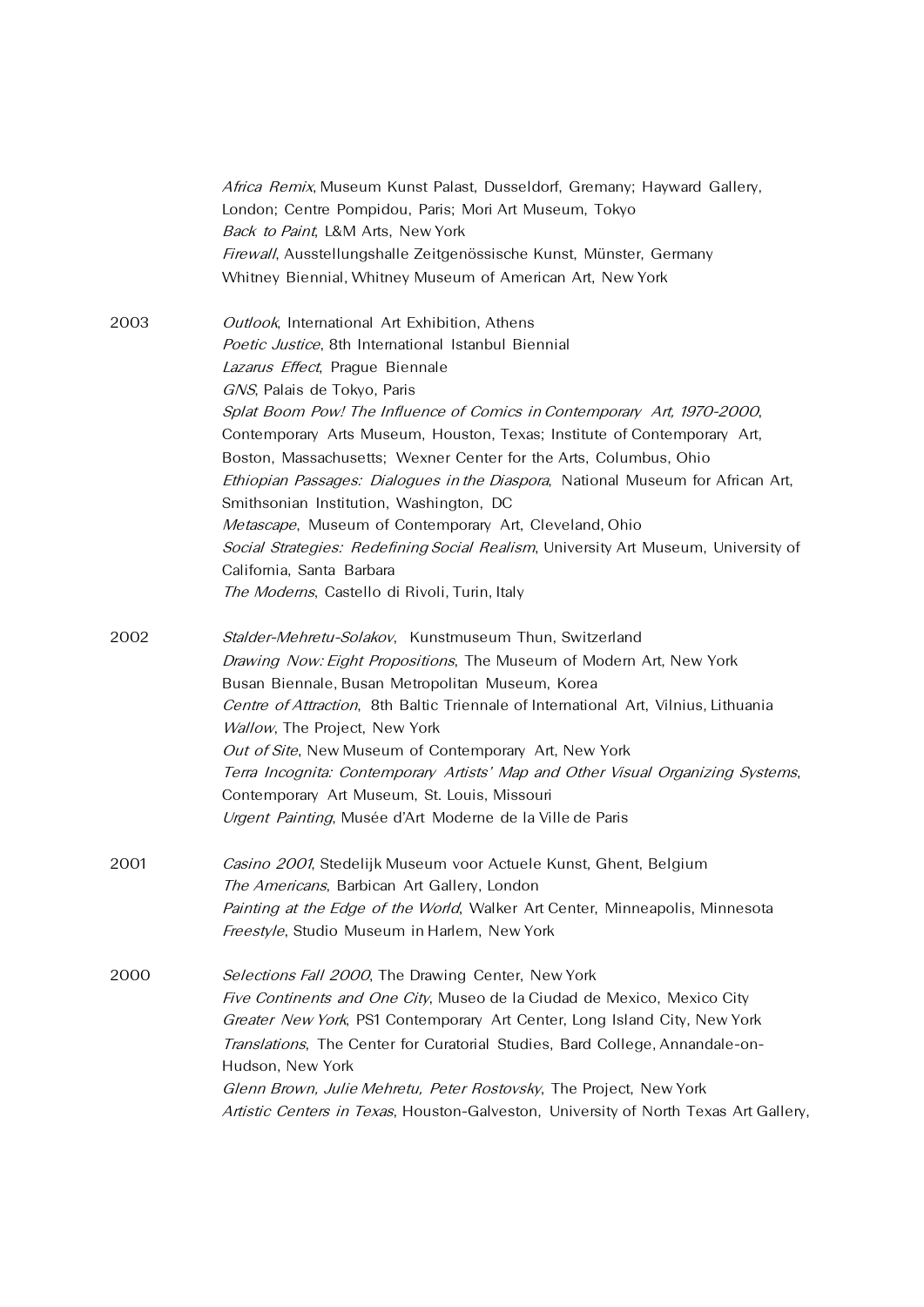|      | Denton<br>Architecutre and Memory, Lawrence Rubin Greenberg Van Doren, New York                                                                                                                                                                                                                                                                                                                                                                                                        |
|------|----------------------------------------------------------------------------------------------------------------------------------------------------------------------------------------------------------------------------------------------------------------------------------------------------------------------------------------------------------------------------------------------------------------------------------------------------------------------------------------|
| 1999 | Material, Process, Memory, Jones Center for Contemporary Art, Austin, Texas<br>Hot Spots: Houston, Miami and Los Angeles, Weatherspoon Art Museum,<br>Greensboro, North Carolina<br>Core 1999, Glassell School of Art, Museum of Fine Arts, Houston, Texas<br>Sheer Abstraction, Barbara Davies Gallery, Houston, Texas<br>Artistic Centers in Texas, Houston-Galveston, University of North Texas Art Gallery,<br>Denton<br>Association Galveston, San Angelo, El Paso, Austin, Texas |
|      | The Stroke, Exit Art, New York<br>Texas Draws, Contemporary Arts Museum, Houston, Texas                                                                                                                                                                                                                                                                                                                                                                                                |
| 1998 | Universal Pictures, Rudolph Poissant Gallery, Houston, Texas<br>Text and Territory: Navigating through Immigration and Dislocation, University<br>Galleries, Illinois State University, Normal<br>Core 1998, Glassell School of Art, Museum of Fine Arts, Houston, Texas<br>Millenium Fever, Diverse Works, Houston, Texas                                                                                                                                                             |
| 1997 | Annual Graduate Student Exhibition, The Museum of the Rhode Island School of<br>Design, Providence                                                                                                                                                                                                                                                                                                                                                                                     |
| 1996 | The Bombastic Righteous Passively Become Apparent Absurdities (with Benjamin<br>Edwards), Sol Koffler Gallery, Rhode Island School of Design, Providence                                                                                                                                                                                                                                                                                                                               |
| 1995 | A Woman's View, The World Bank International Women's Exhibition, The World<br>Bank Art Program, Washington, DC<br>Yewenshet, Three Ethiopian Painters, Brooklyn Public Library, New York                                                                                                                                                                                                                                                                                               |

## Selected awards and residencies

| 2021 | National Academician, National Academy of Design, New York                 |
|------|----------------------------------------------------------------------------|
| 2020 | School of Museum of Fine Arts at Tufts Medal, Boston                       |
| 2018 | Liberty Award for Artistic Leadership, New York                            |
| 2015 | US Department of State Medal of Arts Award                                 |
| 2013 | Fred Thieler Prize, Berlinische Galerie<br>Barnett and Analee Newman Award |